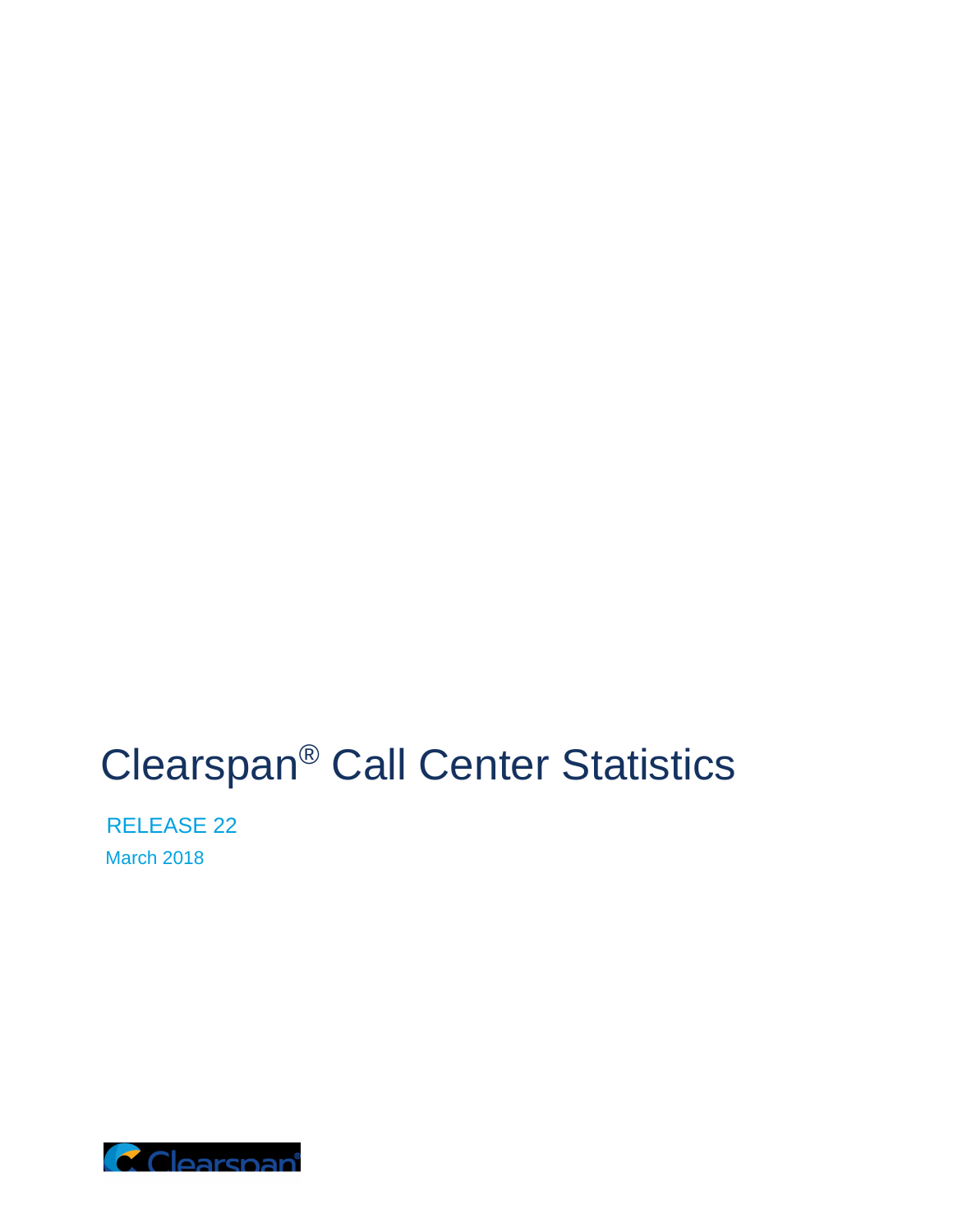#### **NOTICE**

The information contained in this document is believed to be accurate in all respects but is not warranted by Clearspan, LLC (Clearspan). The information is subject to change with notice and should not be construed in any way as a commitment by Clearspan or any of its affiliates or subsidiaries for any errors or omissions in this document. Revisions of this document or new editions of it may be issued to incorporate such changes.

No part of this document can be reproduced or transmitted in any form or by any means electronic or mechanical - for any purpose without written permission by Clearspan, LLC

#### **TRADEMARKS**

The trademarks, service marks, logos and graphics (collectively "Trademarks") appearing on Clearspan's internet sites or in its publications are registered and unregistered trademarks of Clearspan, LLC or its subsidiaries ("Clearspan") or others. Use of the Trademark is prohibited with the express consent from Clearspan. Please contact our legal@clearspancloud.com for additional information.

> Clearspan Call Center Statistics Release #22 2795-007 March 2018

®,<sup>™</sup> Trademark of Clearspan, LLC © Copyright 2018 Clearspan, LLC All rights reserved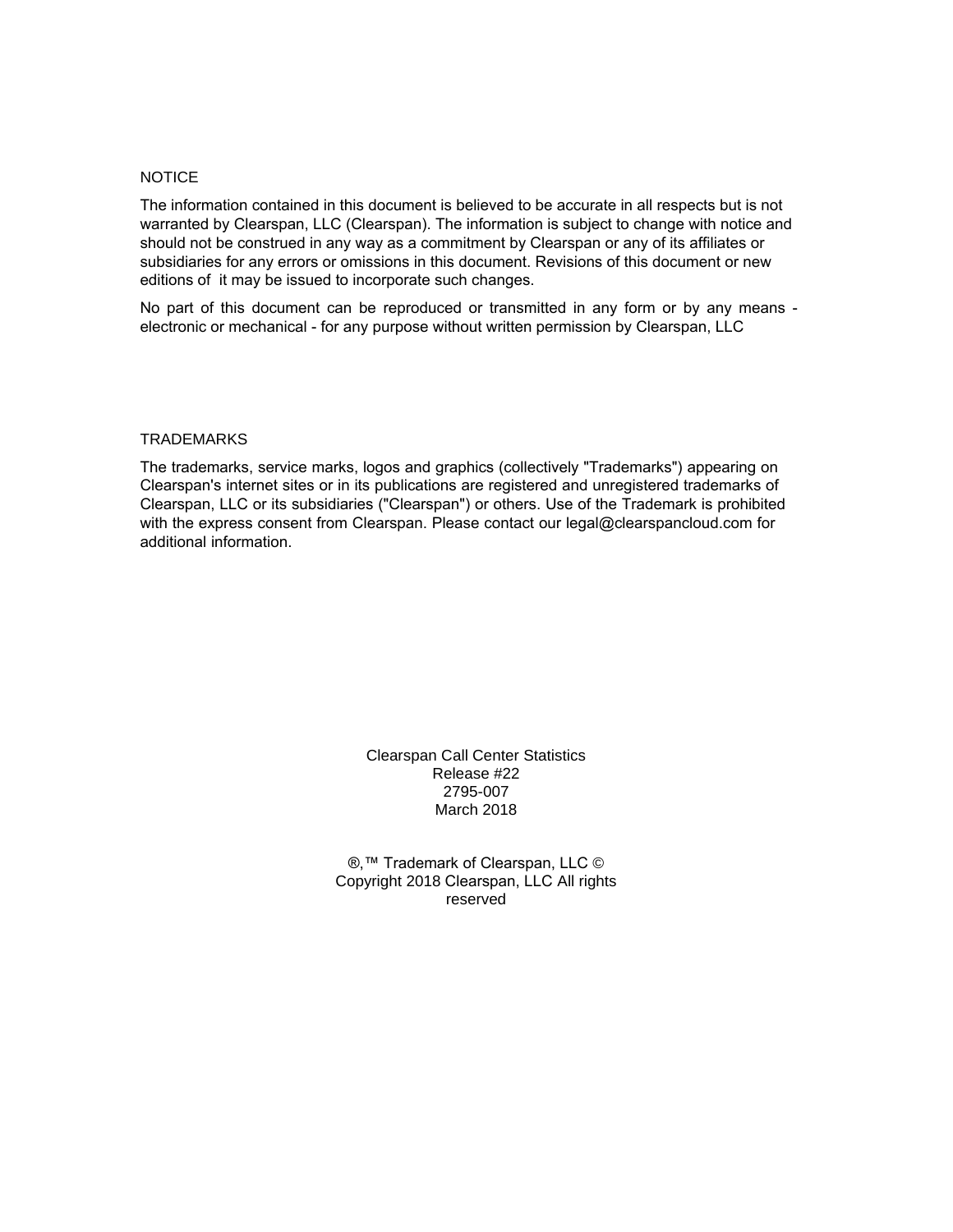| $\mathbf{1}$   |       |  |  |  |  |  |
|----------------|-------|--|--|--|--|--|
| $\overline{2}$ |       |  |  |  |  |  |
|                | 2.1   |  |  |  |  |  |
|                | 2.2   |  |  |  |  |  |
|                | 2.3   |  |  |  |  |  |
|                | 2.4   |  |  |  |  |  |
|                | 2.5   |  |  |  |  |  |
| 3              |       |  |  |  |  |  |
| 4              |       |  |  |  |  |  |
|                | 4.1   |  |  |  |  |  |
|                | 4.2   |  |  |  |  |  |
|                | 4.2.1 |  |  |  |  |  |
|                | 4.2.2 |  |  |  |  |  |
|                | 4.2.3 |  |  |  |  |  |
| 5              |       |  |  |  |  |  |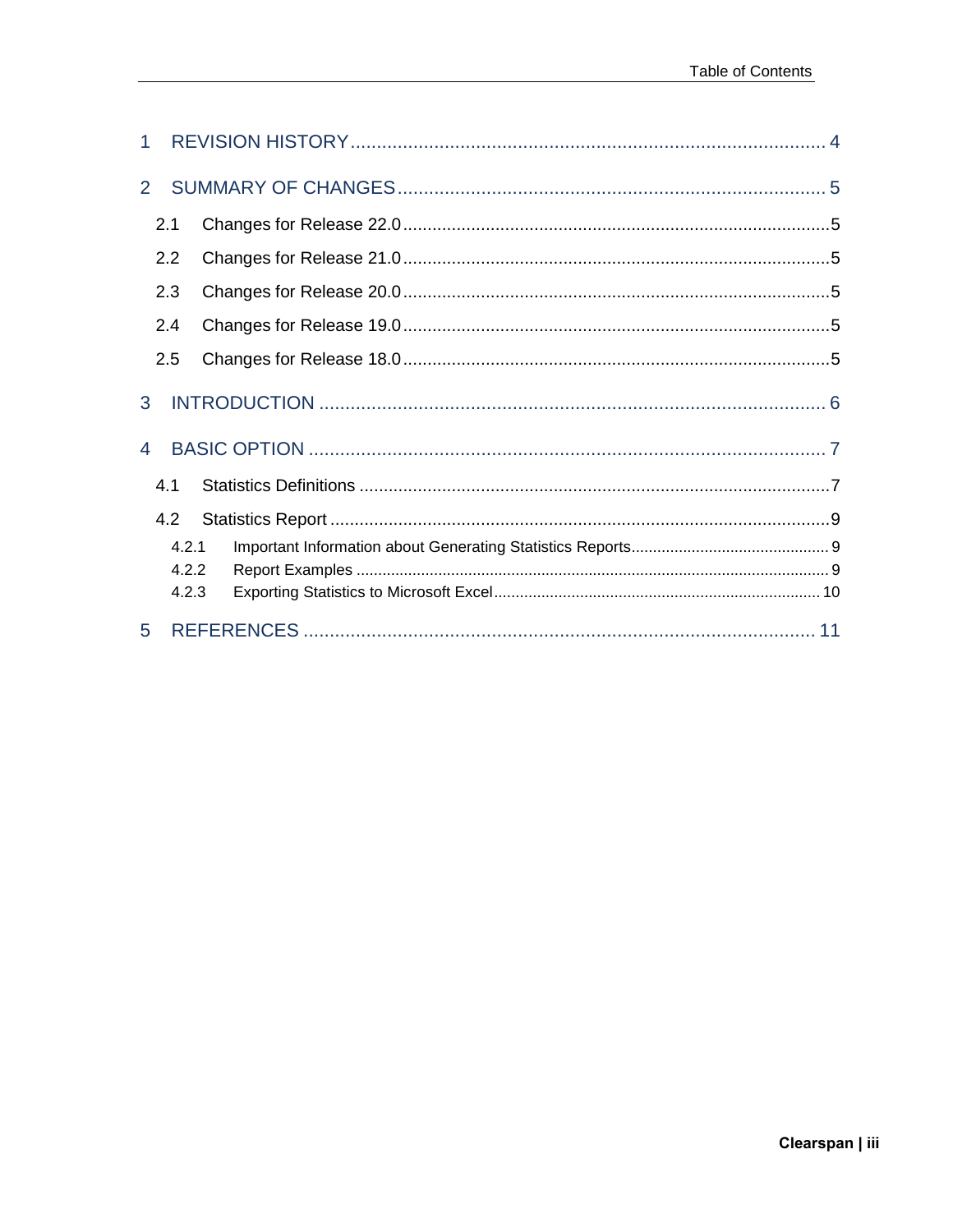# <span id="page-3-0"></span>1 REVISION HISTORY

The following represents the revision history of this publication.

| <b>REVISION</b><br><b>NUMBER</b> | <b>DATE</b><br><b>COMPLETED</b> | <b>POINT OF CONTACT</b> | <b>DESCRIPTION</b>           |
|----------------------------------|---------------------------------|-------------------------|------------------------------|
| 007                              | 3/2018                          | Clearspan, LLC          | Updates for R22.             |
| 006                              | 12/2016                         |                         | Updates for R21.             |
| 005                              | 08/2014                         |                         | Updates for R20.             |
| 004                              | 05/22/13                        | Bev Marsh               | R <sub>19.0</sub>            |
| 003                              | 01/07/13                        | <b>Bev Marsh</b>        | <b>Changes and Additions</b> |
| 002                              | 11/18/11                        | <b>Bev Marsh</b>        | New document for R17.0       |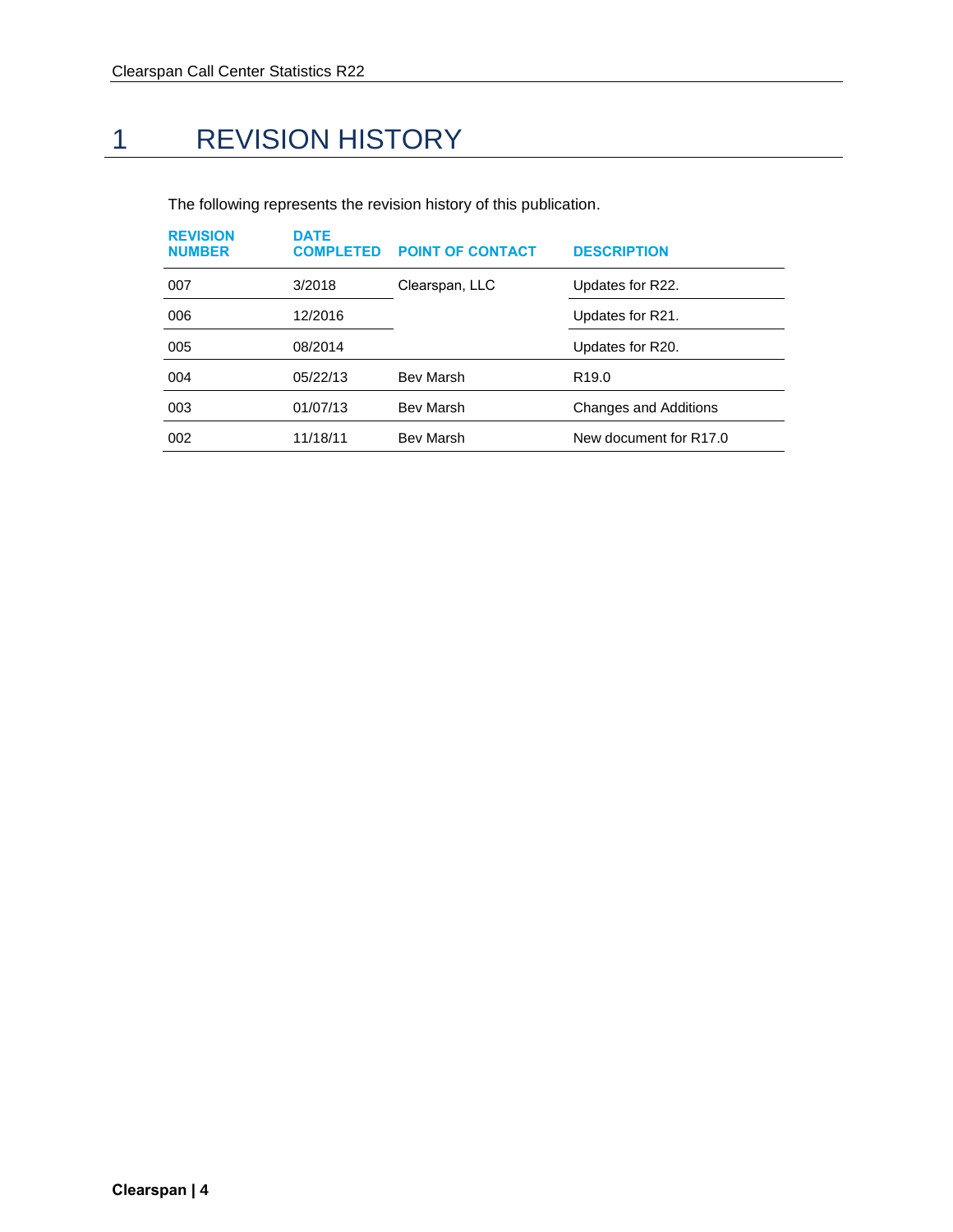# <span id="page-4-0"></span>2 SUMMARY OF CHANGES

# <span id="page-4-1"></span>2.1 CHANGES FOR RELEASE 22.0

Changes made in this version of the document:

• Updated document for Release 22. No changes.

#### <span id="page-4-2"></span>2.2 CHANGES FOR RELEASE 21.0

Changes made in this version of the document:

• Updated document for Release 21. No changes.

# <span id="page-4-3"></span>2.3 CHANGES FOR RELEASE 20.0

Changes made in this version of the document:

• Updated document for Release 20.

#### <span id="page-4-4"></span>2.4 CHANGES FOR RELEASE 19.0

• Removed CCRS statistics for the Remove CCRS Support Feature Description (EV 154550).

# <span id="page-4-5"></span>2.5 CHANGES FOR RELEASE 18.0

Changes made in this version of the document:

• Updated document for Release 18.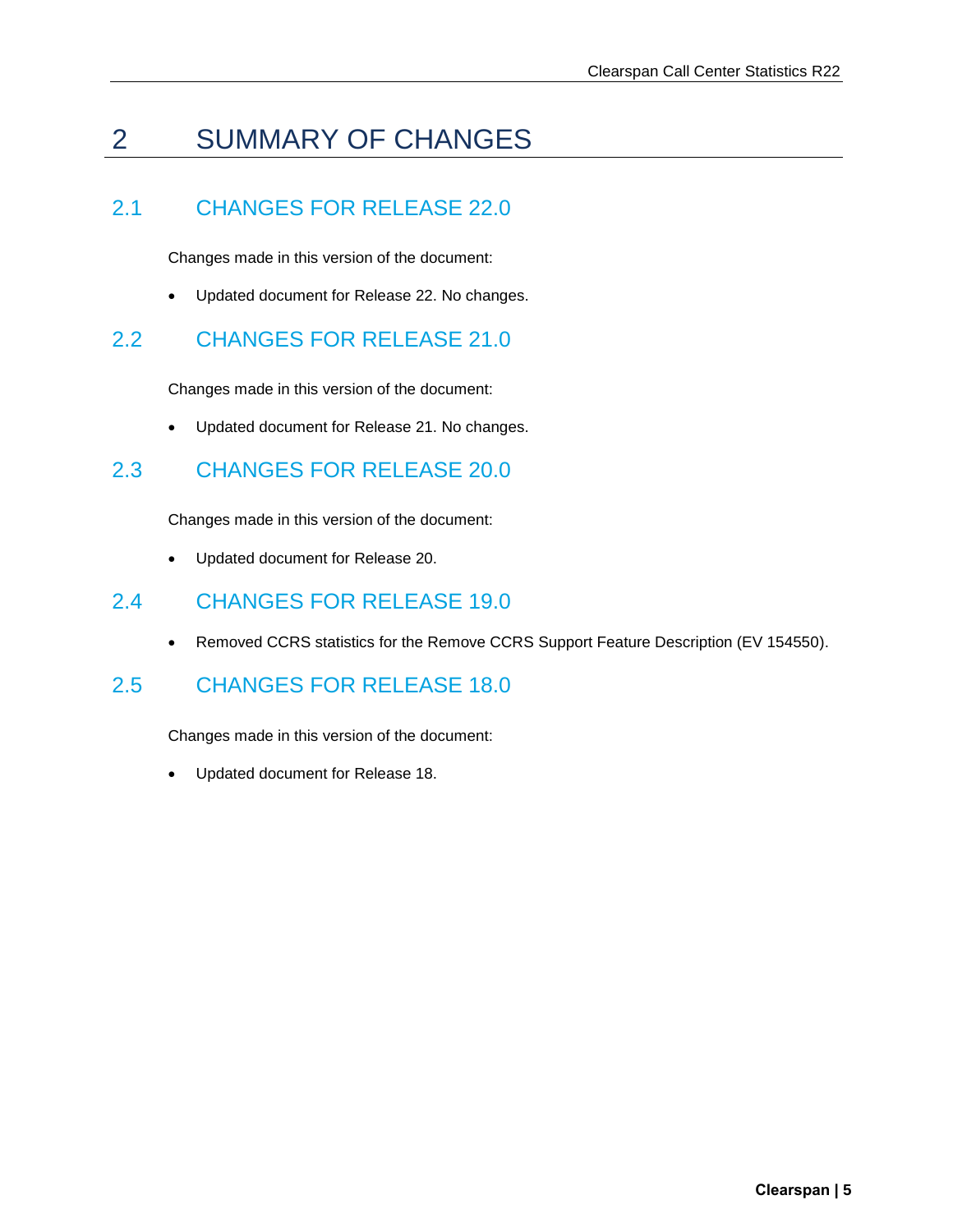# <span id="page-5-0"></span>3 INTRODUCTION

The Clearspan Call Center solution offers two options for queue and agent statistics collection and reporting:

- The basic option offers a limited set of statistics, which can be viewed by the administrators, on a per-call-center basis, by specifying the start and end time of the period for which statistics are requested. Alternatively, a reporting function can be enabled such that e-mail reports are sent on a daily basis. These reports provide statistics with a granularity as small as 15 minutes. The statistics are collected on the Application Server and kept for a minimum of 48 hours. However, the Application Server may also be configured to use a centralized database as the source of statistical data.
- The enhanced option is implemented using a centralized database. It offers a large set of statistics and enhanced reporting capabilities, which include canned and customized templates and scheduled reports. This option is introduced in parallel with the existing options to allow customers to migrate from one solution to another over time.

This document describes Call Center statistics collected for the basic option. For information about the statistics for the enhanced option, see the *Clearspan Call Center Solution Guide* and the *Clearspan Call Center Reports Guide*



**Note**: Generally, a Call Center consists of multiple queues and a set of agents that are allocated to one or more queues. On the Clearspan Application Server and in related documentation, the terms "Automatic Call Distribution (ACD)", "call center" or "call center instance" are often designated to represent a queue. In this document, these terms are used interchangeably.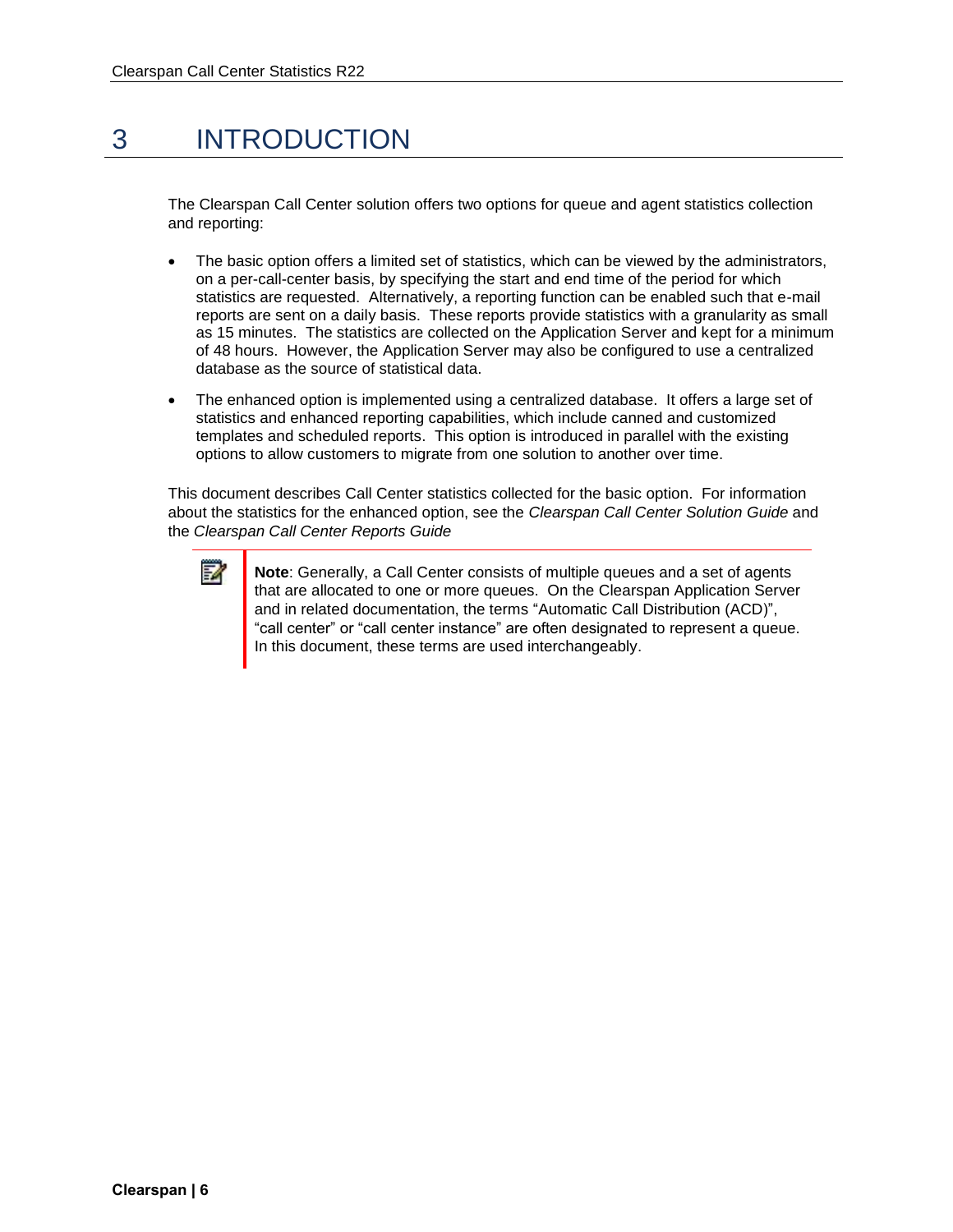# <span id="page-6-0"></span>4 BASIC OPTION

This section describes the basic statistics that are accumulated and provided by the Application Server.

The statistics described in this section are provided for the time interval that is inherent to the interface used for display and/or retrieval.

- If the statistics are retrieved through the web portal, then the statistics are provided for the time period specified by the user.
- If the statistics are retrieved through the reporting interface, then the statistics are reported on a daily basis (at midnight) to one or two e-mail recipients.

The queue statistics are provided for specific time intervals (15, 30, or 60 minutes) for the day ending at midnight. The agent statistics are provided for the 24-hour period ending at midnight when the report is generated.

# <span id="page-6-1"></span>4.1 STATISTICS DEFINITIONS

The following table shows the queue statistics. These statistics are listed in the order in which they are displayed in the files in a statistics report as well as on the web interface.

| <b>STATISTIC</b>               | <b>DESCRIPTION</b>                                                                                                                                                                  |
|--------------------------------|-------------------------------------------------------------------------------------------------------------------------------------------------------------------------------------|
| Number of busy overflows       | This is the number of calls that came in after the queue limit<br>was exceeded. Such calls are likely forwarded to voice mail.                                                      |
| Number of calls answered       | This is the total number of calls answered handled by an agent.                                                                                                                     |
| Number of calls<br>abandoned   | This is the total number of calls for which the caller has hung up<br>or selected to leave a message before an agent became<br>available.                                           |
| Number of calls<br>transferred | This is the total number of calls that are transferred out of the<br>Call Center queue.                                                                                             |
|                                | Typically, a call is transferred from a given Call Center queue to<br>another Call Center queue using a client application (for<br>example, using the Clearspan Supervisor client). |
| Number of calls timed out      | This is the total number of calls that remain unanswered and<br>that are forwarded out of the Call Center queue upon timeout.                                                       |
| Average wait time              | This is the average amount of time that callers spend waiting for<br>the next available agent to answer the call.                                                                   |
| Average abandonment<br>time    | This is the average time that callers spend waiting for an agent<br>before hanging up or selecting the option to leave a message.                                                   |

#### **Table 1 Basic Option – Queue Statistics**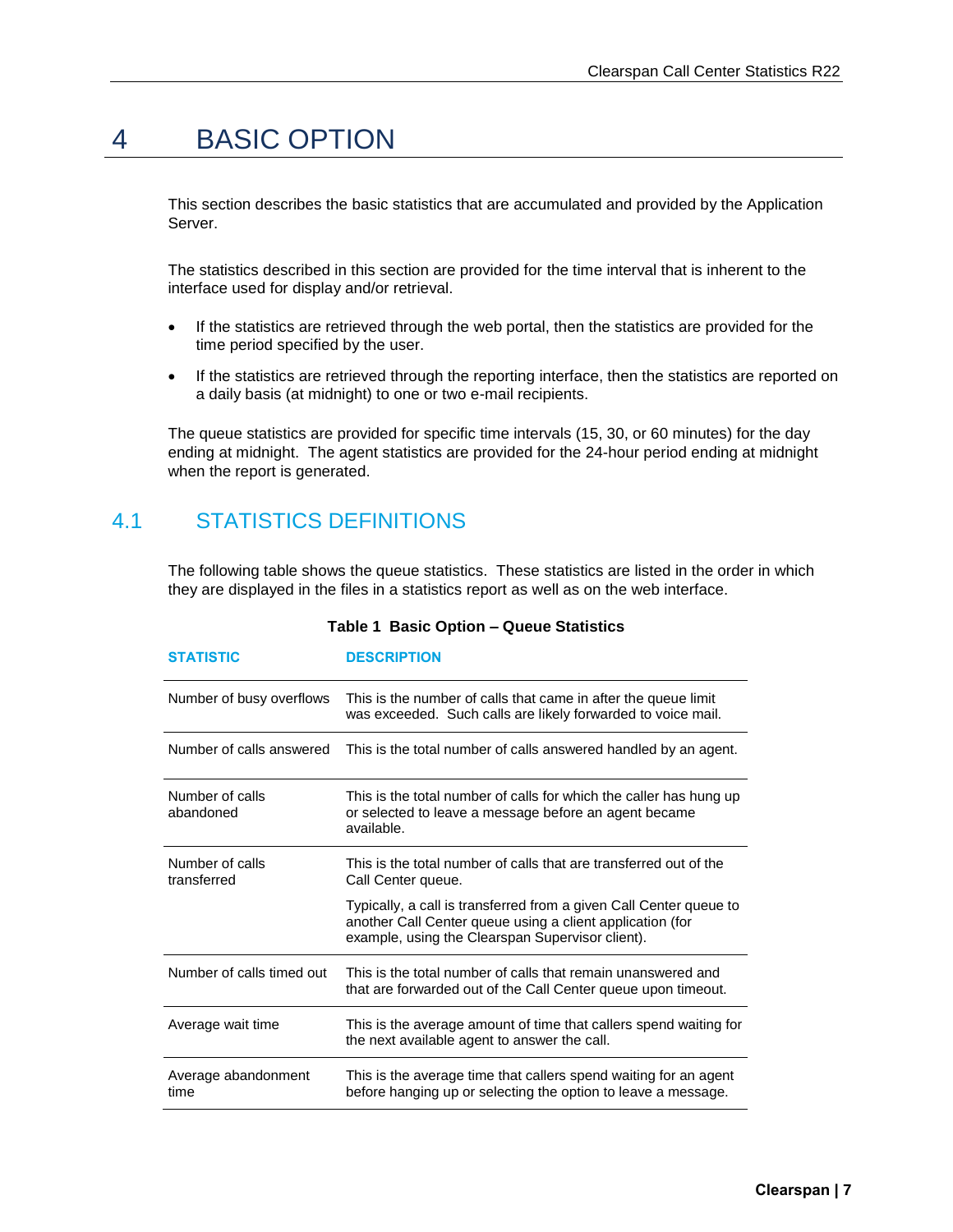| <b>STATISTIC</b>         | <b>DESCRIPTION</b>                                                                                                 |
|--------------------------|--------------------------------------------------------------------------------------------------------------------|
| Average number of agents | This is the average number of agents staffed during the period                                                     |
| staffed                  | for this Call Center instance.                                                                                     |
|                          | An agent who has joined the Call Center campaign and who is<br>not in the sign-out state is considered as staffed. |
| Average number of agents | This is the average number of agents who were in the talking                                                       |
| talking                  | state during the period for this Call Center instance.                                                             |

The following table shows the agent statistics. Agent statistics are available on a per-queue basis. If an agent is assigned to multiple queues, then agent statistics are independently maintained and provided for each queue. These statistics are listed in the order in which they are displayed in the files in a statistics report as well as on the web interface.

| <b>STATISTIC</b>           | <b>DESCRIPTION</b>                                                                                                                                                                                                                                                                                                                                                                                                          |
|----------------------------|-----------------------------------------------------------------------------------------------------------------------------------------------------------------------------------------------------------------------------------------------------------------------------------------------------------------------------------------------------------------------------------------------------------------------------|
| Number of calls handled    | This is the total number of calls that the agent has handled.                                                                                                                                                                                                                                                                                                                                                               |
|                            | This statistic accounts for all Call Center calls that are<br>released by the agent during the specified period.                                                                                                                                                                                                                                                                                                            |
| Average call time          | This is the average time that an agent spends on calls from<br>the Call Center instance.                                                                                                                                                                                                                                                                                                                                    |
|                            | This statistic accounts for all Call Center calls that are<br>released or transferred by the agent during the specified<br>period.                                                                                                                                                                                                                                                                                          |
|                            | If the agent transfers a call (for example, to another queue),<br>then the call time only accounts for the time spent on the call<br>by the agent prior to the call transfer. In previous releases,<br>the call time after the call transfer would be allocated to both<br>the redirecting agent and the agent answering the call from<br>the other queue. This behavior is changed upon upgrade<br>and is not activatable. |
| Number of calls unanswered | This is the total number of calls extended to the agent that<br>are not answered (for any reason other than because the<br>agent is busy).                                                                                                                                                                                                                                                                                  |
|                            | Note that for a single call to a Call Center instance, an agent<br>may be rung multiple times as the call can be placed in the<br>queue and presented to the agent again. Therefore, this<br>statistic may be incremented more than once for a given call<br>to the Call Center instance.                                                                                                                                   |
| <b>Total Talk Time</b>     | The amount of time that the agent was busy handling calls<br>for this Call Center instance.                                                                                                                                                                                                                                                                                                                                 |
| Total staffed time         | The amount of time that the agent has joined the Call Center<br>instance and was not in the sign-out state.                                                                                                                                                                                                                                                                                                                 |
|                            |                                                                                                                                                                                                                                                                                                                                                                                                                             |

#### **Table 2 Basic Option – Agent Statistics**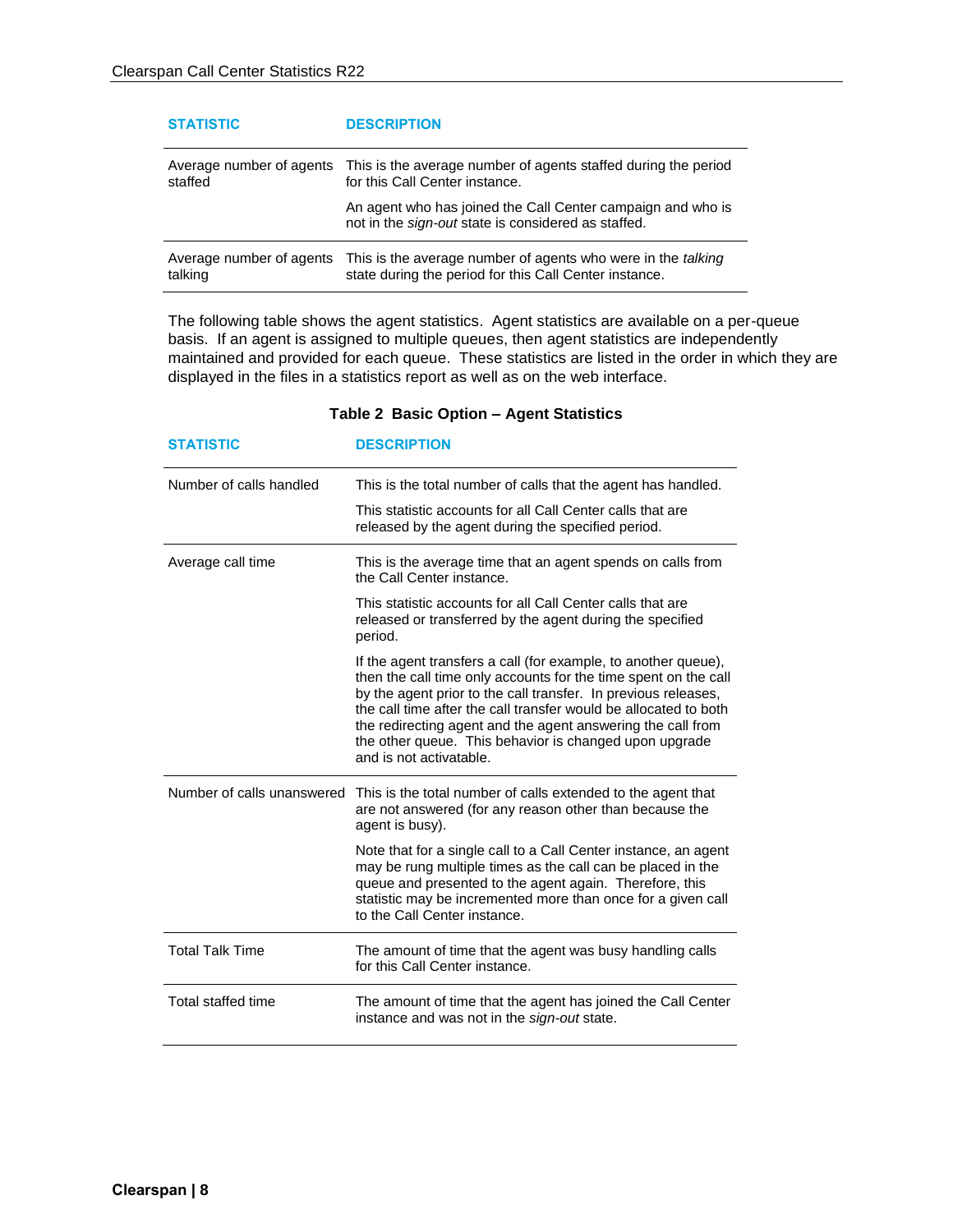### <span id="page-8-0"></span>4.2 STATISTICS REPORT

Statistics reporting is configured by providing one or two destination e-mail addresses and specifying a sampling interval. The sampling interval can have one of the following values: 15, 30, or 60 minutes. A statistics report is generated at the end of each day using the time zone of the Call Center instance as the time reference.

The statistics report is sent to the specified e-mail addresses with two file attachments encoded in ASCII comma separated value (CSV) format:

```
YYYYMMDD group statistics and YYYYMMDD agent statistics,
```
where YYYY is the year, MM the month, and DD the day.

The e-mail includes the following details, which identify the Call Center and provide other information about the focus of the attached reports.

```
FROM: CallCenterStats@yourcorp.com
TO: <call center destination email address>
SUBJECT: < call center name>
BODY: 
   Report generated on: <date and time, ex: Tue, July 20, 2003 at 00:17 (EST)>
   For: Group name: <group name>
       Department name: <department name>
 On Application Server: < host name>
```
#### <span id="page-8-1"></span>4.2.1 IMPORTANT INFORMATION ABOUT GENERATING STATISTICS REPORTS

The following is important information regarding report generation:

- The report generation time is set just before the report e-mail is actually sent and uses the time zone of the group that owns the Call Center.
- If the Call Center does not belong to a specific department, the Department name field is empty.
- Even if there are no agents defined in the Call Center, an agent file is still sent.
- If a report cannot be generated, an e-mail is still sent but no files are attached.
- If an e-mail cannot be sent, there is no attempt to retry sending.
- When a report has been sent successfully to the destination e-mail address, the Application Server increments a performance measurement.

#### <span id="page-8-2"></span>4.2.2 REPORT EXAMPLES

#### *4.2.2.1 Call Center Statistics Report*

The following file is an example of a small part of a Call Center Statistics Report, which includes the statistics described in this document.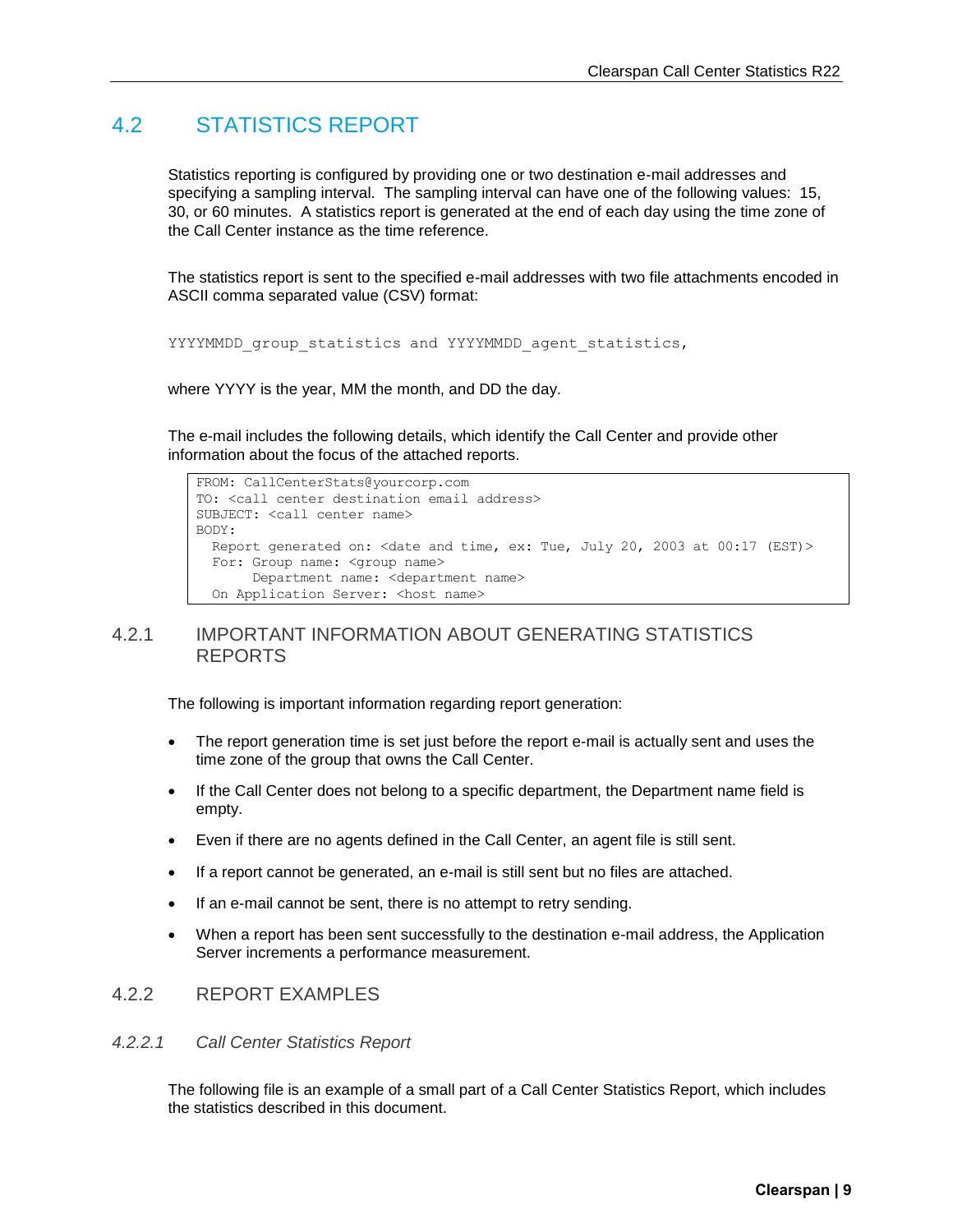timestamp,num. busy overflows,num. calls answered,num. calls abandoned ,num. calls transferred ,num. calls timed out ,avg. num. agents talking ,avg. num. agents staffed ,avg. wait time ,avg. abandonment time 200905250015,0,0,0,0,0,0.0,0.0,0:00,0:00 ... 200905251100,4,65,3,5,4,5.6,9.0,2:34,4:01 200905251115,1,70,6,2,1,5.6,8.5,2:50,4:56 ... 200905260000,0,0,0,0,0,0.0,0.0,0:00,0:00

#### *4.2.2.2 Agent Statistics Report*

The following file is an example of a small part of an Agent Statistics Report, which includes the statistics described in this document.

```
agent name,num. calls handled ,num. calls unanswered ,avg. call 
time ,total talk time ,total staffed time
...
John Smith,43,6,2:56,2:06:08,7:58:12
Bill Johnson,48,2,3:14,2:35:23,7:55:23
...
```
#### <span id="page-9-0"></span>4.2.3 EXPORTING STATISTICS TO MICROSOFT EXCEL

To export the statistics to Microsoft Excel:

- **1.** Import the data into an Excel sheet from a comma separated value (CSV) file.
- **2.** Insert a column to the right of the *Timestamp* column.
- **3.** Select the *Timestamp* column, and then go to Data  $\rightarrow$  Text to columns.

In step 1, choose *Fixed Width*.

In step 2, keep only one line in Data Preview (between date and time).

In step 3, select *Date*, *MDY* from drop-down list.

This results in data being separated into two columns, that is, date and time.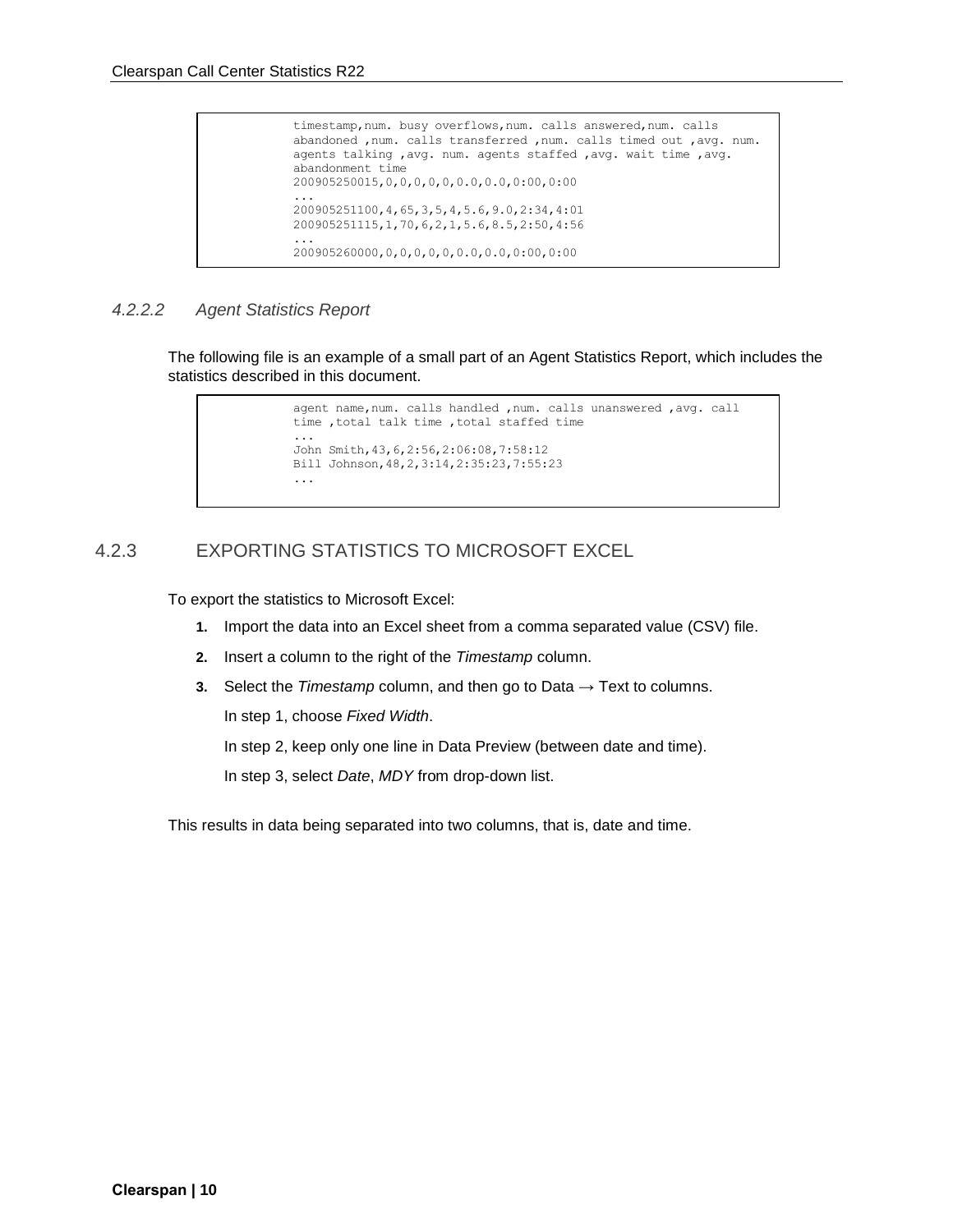# <span id="page-10-0"></span>**5 References**

- [1] *Clearspan Hosted Thin Call Center Agent/Supervisor User Guide.*
- [2] *Clearspan Call Center Solution Guide.*
- [3] *Clearspan Call Center Reports Guide.*